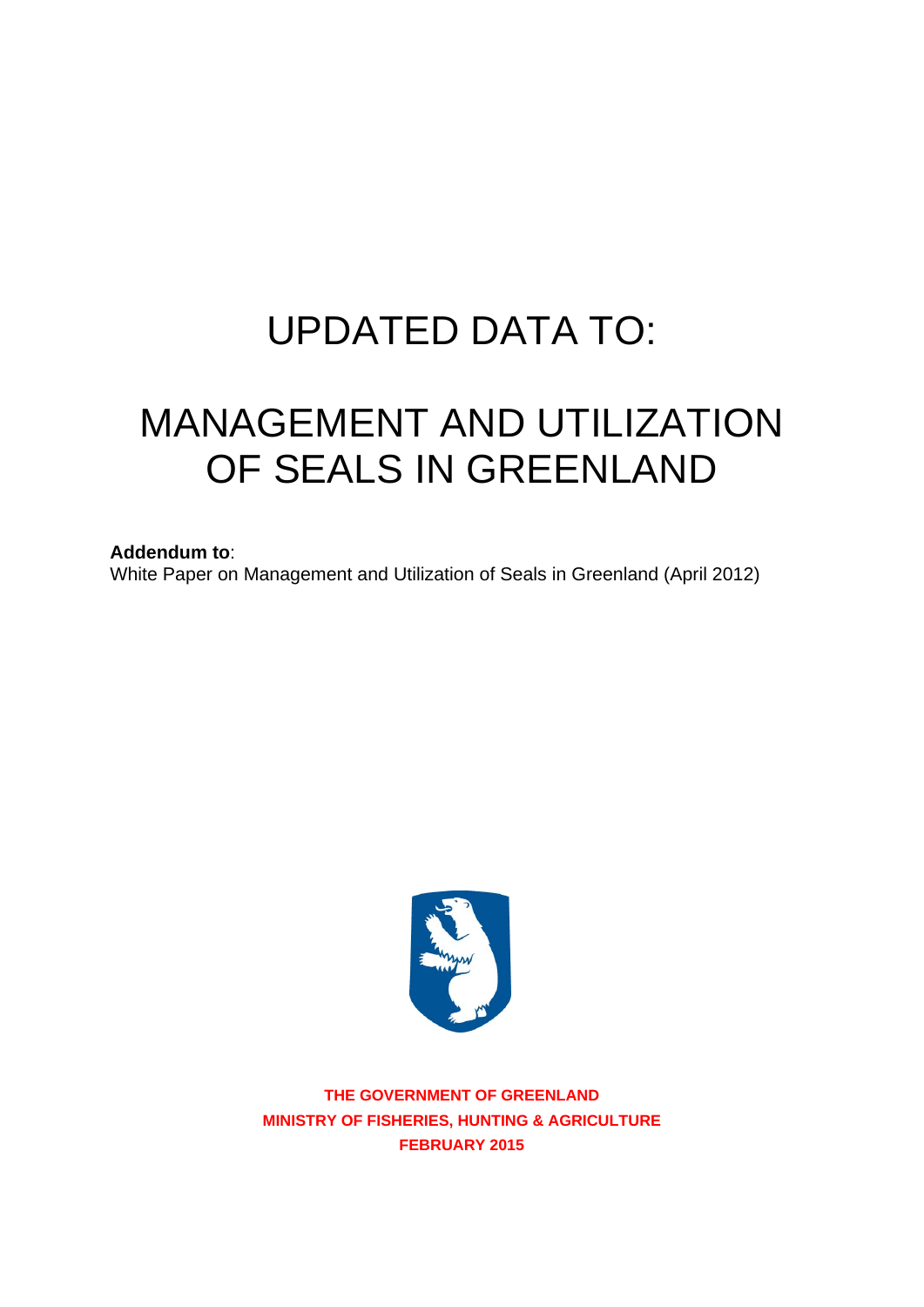# Table of content:

| REGULATION (EC) NO 1007/2009 OF THE EUROPEAN PARLIAMENT AND OF THE COUNCIL OF 16 SEPTEMBER 2009 ON TRADE IN |  |
|-------------------------------------------------------------------------------------------------------------|--|
| COMMISSION REGULATION (EU) NO 737/2010 OF 10 AUGUST 2010 LAYING DOWN DETAILED RULES FOR THE IMPLEMENTATION  |  |
|                                                                                                             |  |
|                                                                                                             |  |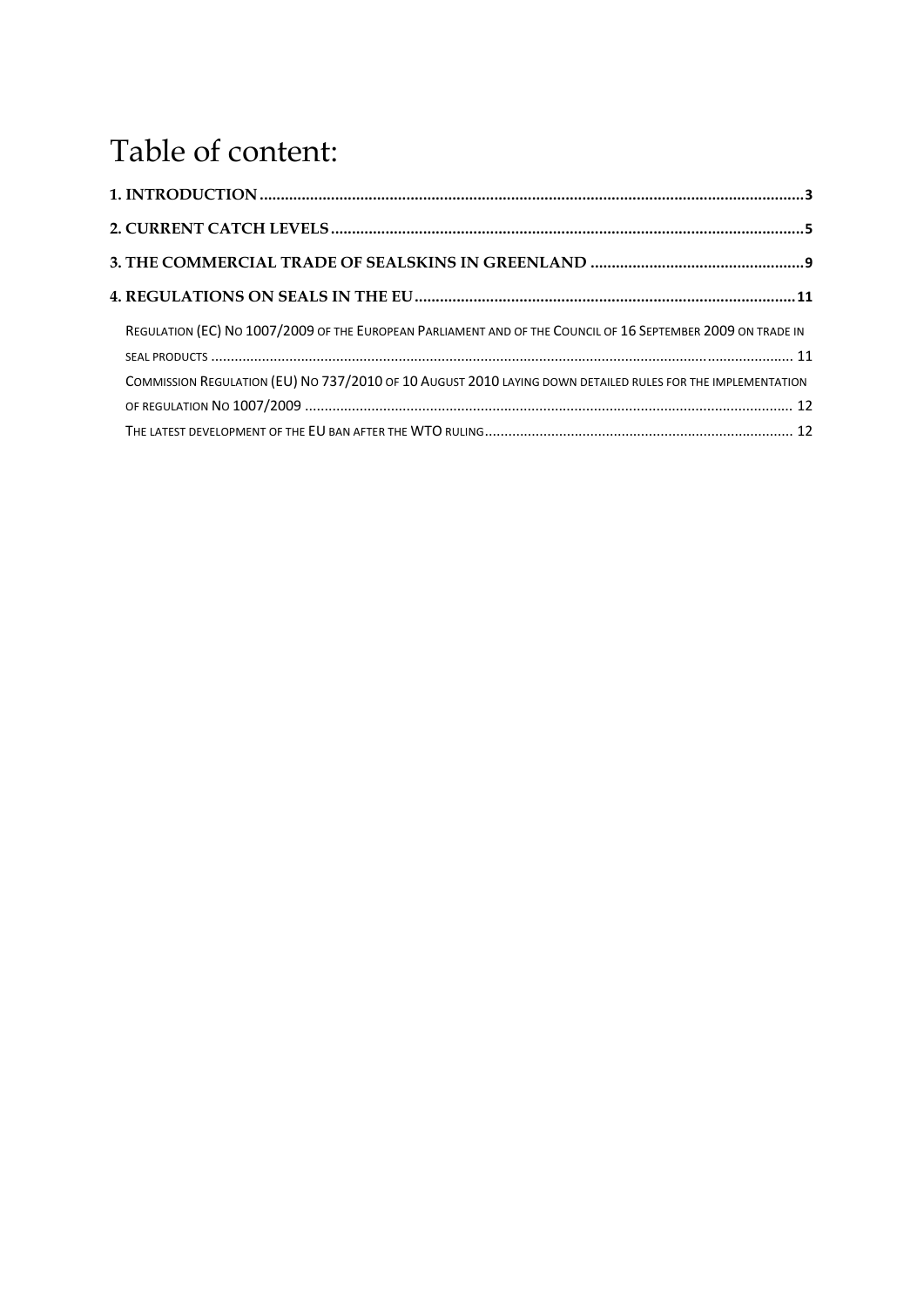# 1. Introduction

This document is an addendum to the *White Paper on Management and Utilization of Seals in Greenland* from April 2012 and the two documents should be read together.

The main focus is on updated data of table 1-5 and appropriate figures.

#### **Box 1: Abundant seal populations**

**Harp seal**: Advice on sustainable use on harp seal is given by a working group under the International Council for the Exploration of the Sea (ICES/NAFO: WGHARP). The working group consists of scientist from Norway, Canada, Greenland and Russia. Roughly every fifth year the pup production is estimated by surveys. The total number of seals in the stock is then calculated based on the survey estimate and data on the age-distribution in the stock, age of sexual maturity, the reproduction rate of the adult females and data on the catches.

In many years the working group calculated quotas small enough to allow the stocks to grow. This led to a steady growth in periods when the quotas were taken and strong growth in periods with small commercial catches. The stock that give birth in the Greenland Sea seem to continue its growth, but the west Atlantic population that whelp around Newfoundland now seem to have reached the carrying capacity of its habitat. This means that the fecundity of the seals has been significantly reduced, so that the population no longer produces a surplus every year.

New management principles, which allow a reduction of the seal populations has therefore been introduced. The reduction is limited to a magnitude that secures a large and healthy population, which will produce up to the maximum sustainable yield (MSY) of the population. A population around the carrying capacity produce no surplus (pup production roughly equals natural mortality). A surplus is created and increase as the population is reduced down to a point with the maximum sustainable yield. For harp seals this is a point (believed to be around 70% of the carrying capacity level), when both the population and the reproduction is high.

The new management principles allow a reduction of the populations to 70% of their maximum levels. Quotas can therefore be set based on ecological or socioeconomic considerations as long as the population is kept above 70% of Nmax, which for the West Atlantic population has been set to 7.8 million - the level found in 2008. If the stock gets below 70 %, of the maximal size, a management plan should be initiated with the purpose of increasing the stock above 70 % again. If the stock gets below 50 %, further protection measures should be initiated, and if the stock gets below 30 % all hunting should be stopped. This type of management should only be used for stocks with reliable and plenty data.

ICES/NAFO working group on harp and hooded seals estimated the population in the Northwest Atlantic to be approximately 7.4 million seals in 2014. This is a reduction of 400,000 seals since 2008, but this reduction has mainly been caused by low reproduction and high natural mortality (many pups dying in years with poor ice conditions in the whelping areas). The total allowable catch (TAC) for Canada is set to 400,000 (since 2011). , but catches in Canada has since 2008 been far below the TAC. In 2013, Greenland caught about 79,600 harp seals while Canada caught about 94,000 harp seals, less than 44 % of the TAC.

**Ringed seal**: In 1996 a working group established by The North Atlantic Marine Mammal Commission's (NAMMCO) Scientific Committee concluded that Greenland's current take of ringed seal was sustainable. Three substantial arguments for this conclusion were that the current hunting pressure has been maintained for a number of years without visible signs of a decline in the population, that Greenland's take is particularly made up of males and very young individuals and that the ringed seal's very wide and even distribution across most of the Arctic limits large-scale overexploitation. Even though ringed seals are widely dispersed and apparently capable of surviving under very severe ice conditions, they are considered vulnerable to sudden changes in ice coverage.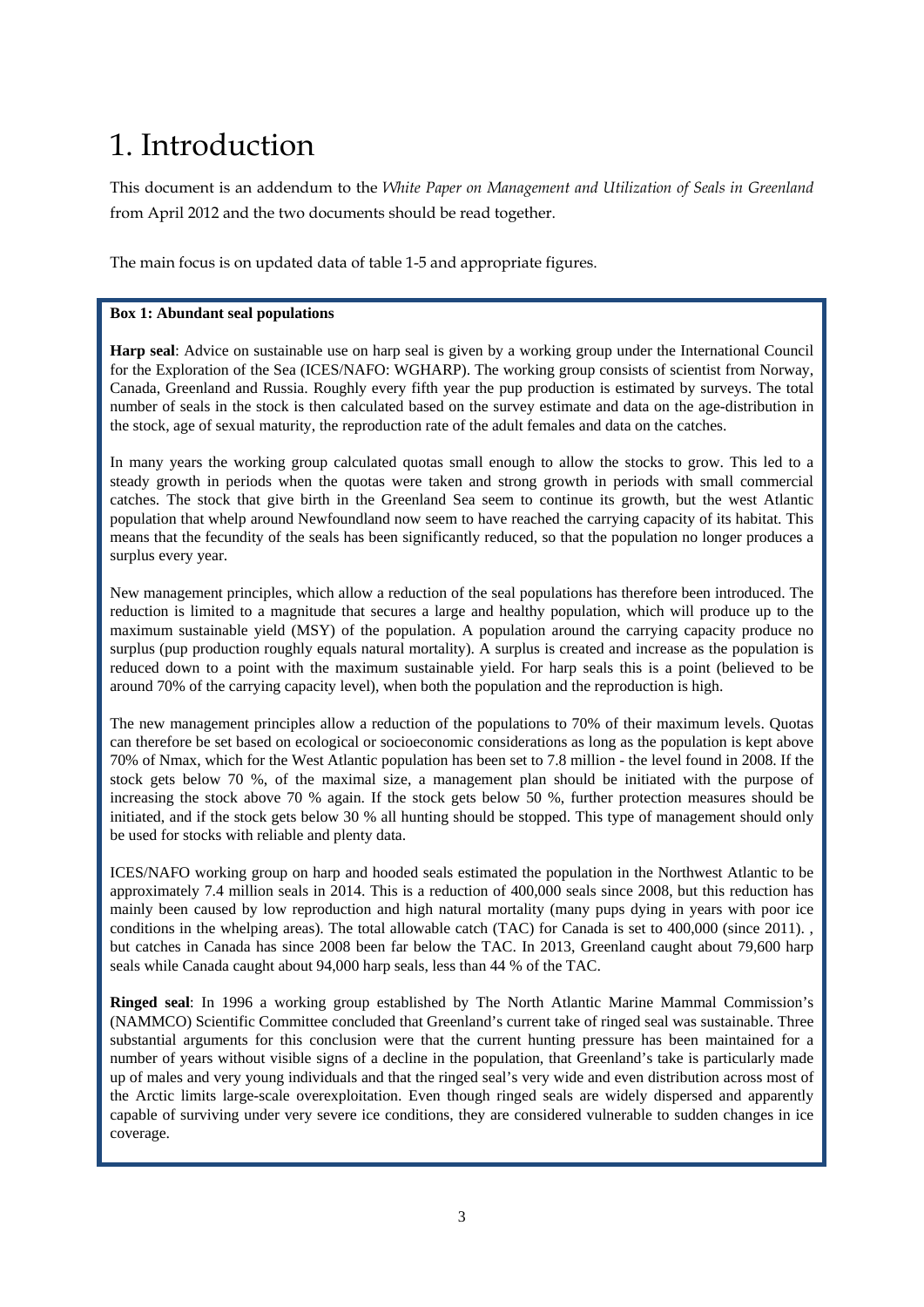#### **Box 1: continued**

The total number of ringed seals is still unknown, but is estimated to 6-7 million. Among them, approx. 1 million are of the subspecies *Pusa hispida ochotensis*, while the other three southern subspecies together only constitute in the region of 10,000 individuals. The estimate of Arctic ringed seals is about 5 million.

**Hooded seal**: ICES/NAFO working group on harp and hooded seals estimates the current population in the Northwest Atlantic at 600,000 seals in 2005 (last assessment), which is an increase from 478,000 in 1965. In Canada the TAC on hooded seals older than bluebacks has been at 8,200 seals since 2008. It is, however, mainly the blue back skin that is of interest for the sealers and in recent years less than hundred hooded seals have been caught annually in Canada. No hooded seals were reported taken in 2013 and according to the preliminary estimates for 2014 only 7 hooded seal was taken. In 2013, Greenland caught 1,498 hooded seals, which is the lowest catch since 1962. The population is not considered endangered.

The Greenland Sea stock of hooded seal was severely overexploited by Norwegian sealers in the years after the Second World War. It is presently at a level around 80,000, which is believed to be less than 30 % of former levels and all commercial hunting has stopped. Since 2007 only few seals have been taken for scientific purposes and a small insignificant number (since 2006 less than 10/yr.) is taken by hunters from the Greenland settlement Ittoqqortoormiit.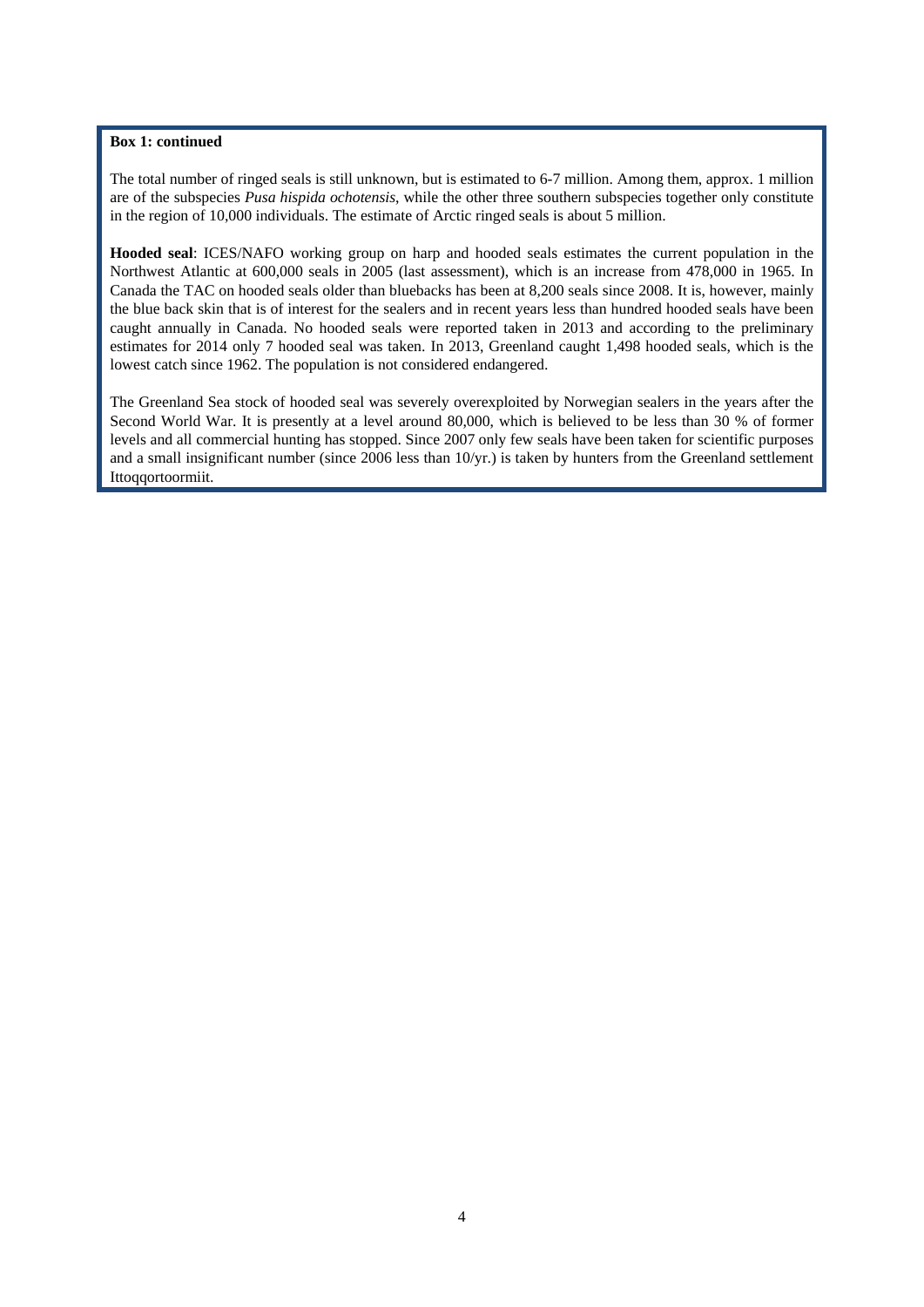# 2. Current catch levels

The number of paid full time hunter's licenses has been stable on app. 2,000 over the last five years, while the number of paid leisure time hunter' s licenses has stabilized around 4,300.

The number of both full time and leisure time hunters hunting seals show a gradually decrease of 29 % in the years 2006-2013, figure 1 with the highest reduction of 38 % for leisure time hunters hunting seals and 21 % reduction in full time hunters hunting seals. In Greenland we do not use the distinction "full time seal-hunter" and "part time seal-hunter" because most hunters rely on both fishing and hunting of different animal species. Since 2009 a hunter has to have a license as a full time hunter in order to qualify for selling the skins to the tannery Great Greenland A/S. A large number of the hunters use the possibility to sell skins to the tannery in total a couple of months a year. It is for many hunters a very important secondary income. Approximate 100 hunters make more than 50,000 DKKR (EUR 6,695) yearly on sealskins.





Source: APNN Piniarneq database

#### **Hunting seals with nets**

From October to the end of March, netting is the prevailing method since it is impossible to use any other technique during the dark winter months. The use of nets for catching ringed seals seems to have been introduced in Greenland by Europeans a few hundred years ago. Especially in the northern parts of Greenland, where most ringed seals are caught (58 % of all catches), netting constitutes an important method to catch ringed seal during winter due to the dark periods and ice conditions. In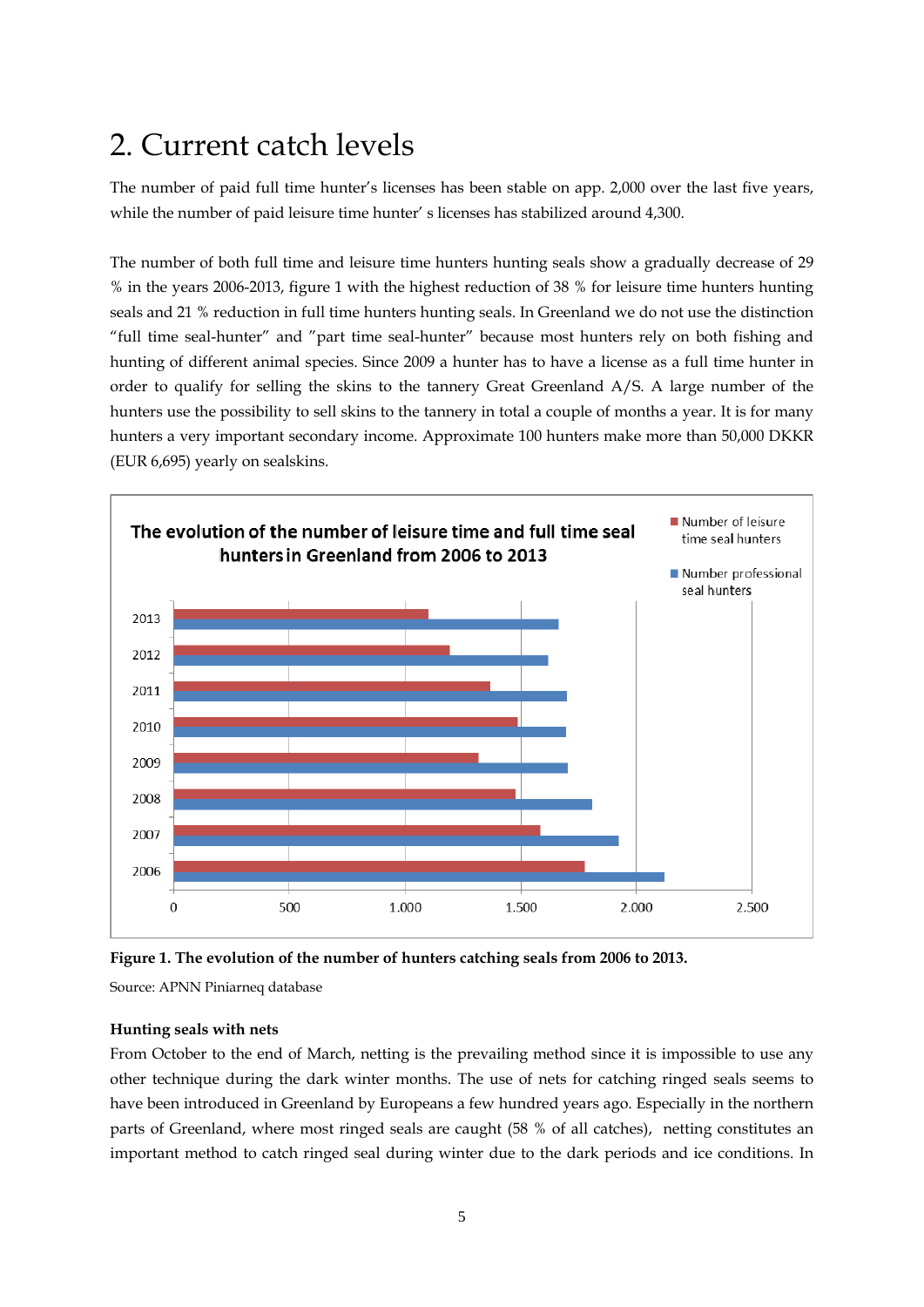North Greenland using nets under the ice constitutes about one third of the total harvest of ringed seals in the area, and two thirds off all net catches takes place in this area, table 1.Using riffles is not an alternative since it is completely impossible to see the seals in the dark. However, hunting with nets becomes less effective relative to the increase in light during the spring. The success of netting under the ice also depends on the duration and stability of the firm ice cover, the amount of snow, and the frequency of strong wind, all of which influence the possibilities for setting and tending the nets.

**Table 1. The table shows in percentage the distribution of the hunt of ringed seals by use of nets or riffle within the specific region, between the regions and in total for Greenland per region for the years 1993-2013.**

| <b>Regions</b>         | <b>Distribution of catches</b><br>with nets / riffle<br>within the region | Distribution of catches<br>with nets / riffle<br>between the regions | Distribution of total catches<br>between the regions |
|------------------------|---------------------------------------------------------------------------|----------------------------------------------------------------------|------------------------------------------------------|
| <b>North Greenland</b> | 37 % / 63 %                                                               | 71 % / 53 %                                                          | 58 $\%$                                              |
| Disko Bay              | 23 % / 77 %                                                               | 12 % / 17 %                                                          | $16\%$                                               |
| <b>West Greenland</b>  | 22 % / 78 %                                                               | 5 % / 8 %                                                            | $7\%$                                                |
| <b>South Greenland</b> | 11 % / 89 %                                                               | $2\% / 6\%$                                                          | $5\%$                                                |
| <b>East Greenland</b>  | 21 % / 79 %                                                               | 10 % / 16 %                                                          | $14\%$                                               |

Source: APNN Piniarneq database

From table 2 below, it is obvious that harp and ringed seals are the most important seals to the hunters in Greenland. These two species account for about 98 % of the total harvest since 2009. Where the catch of ringed seals seems to be quite stable over the years, the amount of harps seals caught is much more fluctuating. Previously, ringed seal was the most important species in relation to food supply and income, without any doubt. However, the demand from the fur industry has now made it more attractive to hunt harp seals since Greenlandic hunters in some years were offered a slightly better price for sealskins from harp seals compared to sealskins from ringed seals, as prizes are fixed while the skins are subsidized by the Government of Greenland. The increasing numbers of harp seals have also played an important role in the choice of hunting method.

**Table 2. The Annual catches of seals in Greenland from 1993-2013.** 

| Year | <b>Ringed seal</b> | Harp seal | Hooded seal | <b>Bearded seal</b> | <b>Total</b> |
|------|--------------------|-----------|-------------|---------------------|--------------|
| 1993 | 77.154             | 56.886    | 6.982       | 1.808               | 142.830      |
| 1994 | 72.824             | 57.893    | 8.142       | 1.974               | 140.833      |
| 1995 | 79.160             | 63.263    | 7.179       | 2.020               | 151.622      |
| 1996 | 89.939             | 74.676    | 9.891       | 2.132               | 176.638      |
| 1997 | 80.207             | 69.591    | 7.492       | 2.339               | 159.629      |
| 1998 | 78.748             | 82.217    | 6.335       | 2.349               | 169.649      |
| 1999 | 83.345             | 95.017    | 7.455       | 2.334               | 188.151      |
| 2000 | 80.302             | 99.801    | 5.844       | 2.694               | 188.641      |
| 2001 | 78.437             | 86.763    | 6.514       | 2.350               | 174.064      |
| 2002 | 82.504             | 67.725    | 4.806       | 1.965               | 157.000      |
| 2003 | 80.646             | 67.607    | 6.353       | 1.716               | 156.322      |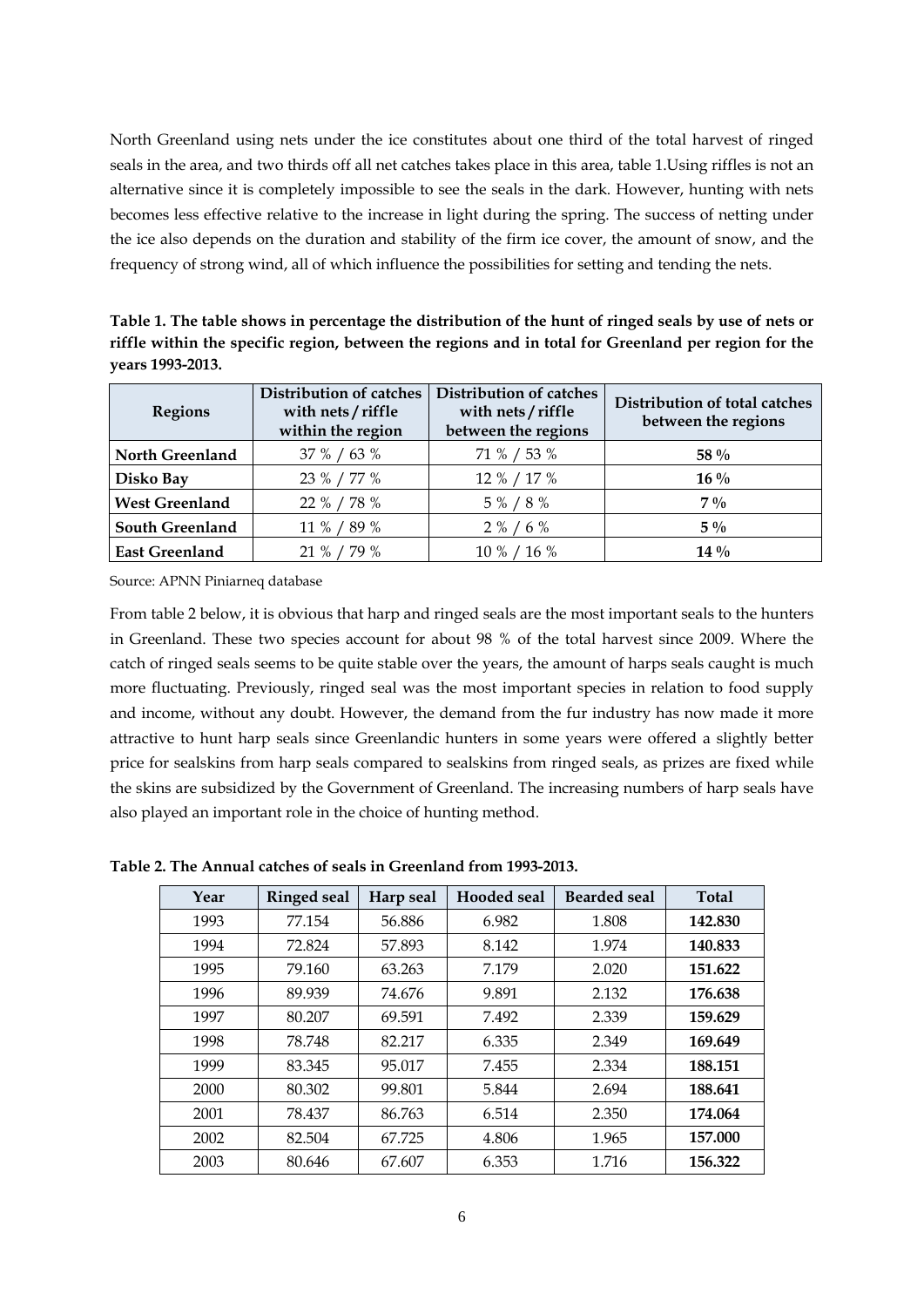| 2004         | 77.429    | 72.245    | 5.853   | 1.366  | 156.893   |
|--------------|-----------|-----------|---------|--------|-----------|
| 2005         | 92.063    | 93.494    | 4.156   | 1.454  | 191.167   |
| 2006         | 86.274    | 95.954    | 4.842   | 1.792  | 188.862   |
| 2007         | 71.269    | 84.275    | 3.294   | 1.568  | 160.406   |
| 2008         | 70.536    | 82.187    | 2.606   | 1.437  | 156.766   |
| 2009         | 65.734    | 73.454    | 1.987   | 1.259  | 142.434   |
| 2010         | 61.643    | 90.996    | 2.144   | 1.406  | 156.189   |
| 2011         | 62.279    | 74.377    | 2.069   | 1.302  | 140.027   |
| 2012         | 60.656    | 60.855    | 1.707   | 1.100  | 124.318   |
| 2013         | 63.144    | 79.597    | 1.498   | 1.086  | 145.325   |
| <b>Total</b> | 1.594.293 | 1.628.873 | 107.149 | 37.451 | 3.367.765 |

Source: APNN Piniarneq database

The annual harvest of both seal species varies from year to year, especially due to severe fluctuations in ice and weather conditions, but changes in distribution or localized abundance may also have an effect. As opposed to ringed seals, which primarily are caught in Northwest and East Greenland, the majority of harp seals are caught along the entire west coast of Greenland.



**Figure 2. The major harvest of harp seals occurs in the months from July to November – a busy time for the sealers on the west coast of Greenland.** Source: APNN Piniarneq database.

The major harvest of harp seals occurs in July to November, where they have dispersed along the entire west coast of Greenland and to the southeast as well, figure 2. During the months of September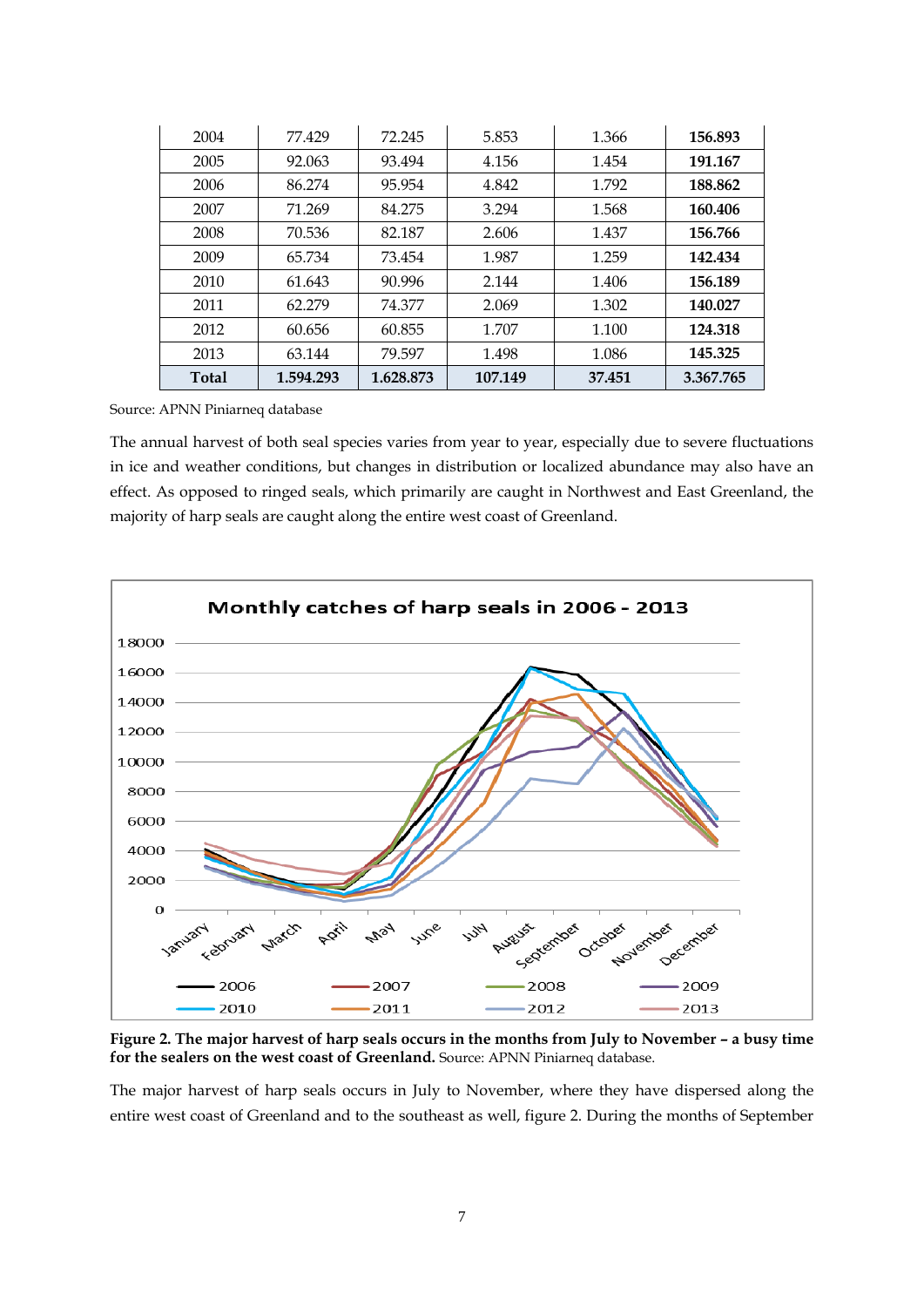to November, harp seals have gained a thick layer of blubber why the struck and lost at this time of the year is much lower than during spring and early summer.

Regarding ringed seals, for all regions in Greenland, great inter-annual variability is also found, but not to same extent as the harp seal. The inter-annual variation in the catch of ringed seals is also related to the actual weather and ice conditions. For instance, the weather and ice conditions in late April-June will determine the chances of hunting seals basking on the ice or seals occurring at the ice edge. Figure 3 shows how the catch of ringed seal varies during the different seasons.



**Figure 3. As opposed to the hunt of harp seals, the hunting of ringed seals is spread more equally throughout the year – providing a steady supply of meat.** Source: APNN Piniarneq database.

The peak season for the catch of ringed seal varies between regions. For Greenland as a whole, most ringed seals are taken from November to May, which reflects the peak season in the northern regions (where the major part of the catch is taken), while catches are relatively small during the open water season. In the southernmost region, however, the majority of ringed seals are caught between May and August, when ringed seals come to the area with drift ice from the east coast.

In the period from 1993 - 2013, Greenlandic hunters caught in average about 5,100 hooded seals per year of which about 99% originate from the Northwest Atlantic populations in The Gulf of St. Lawrence, The Front of Newfoundland and the Davis Strait. The remaining percentage of hooded seals caught by Greenlandic hunters is considered to originate from the Greenland Sea population.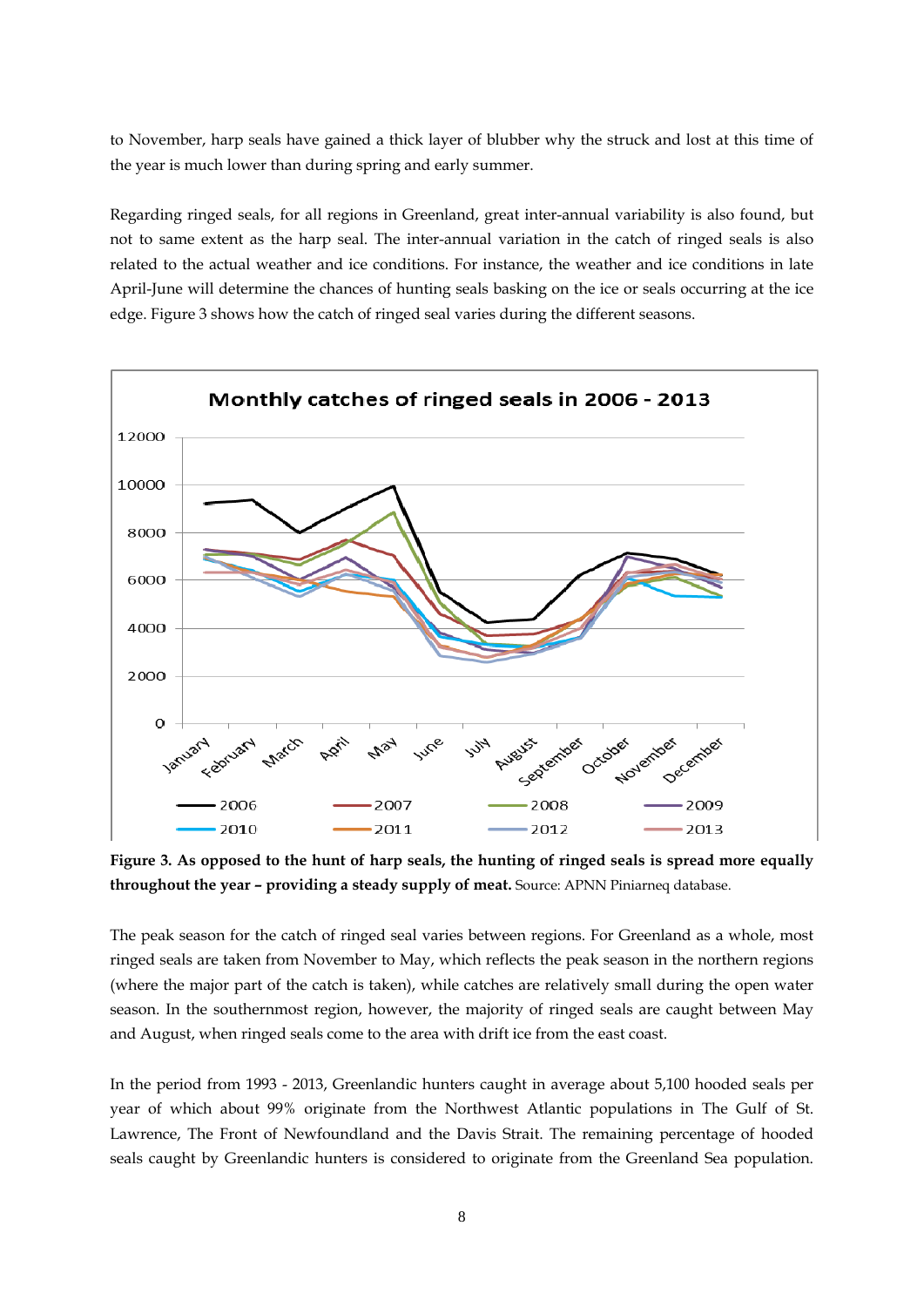These seals are caught by hunters in the remote settlement of Ittoqqortoormiit on the Northeast coast of Greenland.

Looking at the catch of all seals in the period from 1993 to 2013, catches by leisure time hunters account for 12-23 % of the annual catch, figure 4. Hunting of seals continues to be an important part of everyday life and culture in Greenland. Even though people could afford to buy seal meat at the local open air market "Kalaaliaraq", for some it is almost considered an obligation to be self-sufficient with seal meat. Taking expenses to gas, ammunition and time spend on the hunt into consideration, it may be cheaper to buy the meat at local market, but some people prefer hunting the seals on their own and prepare it as they like.



**Figure 4. In most years, leisure time hunters account for about 1/5 of the harvest of seals in Greenland, which underpins the cultural and socio-economic importance of hunting seals.**  Source: APNN Piniarneq database.

## 3. The commercial trade of sealskins in Greenland

The skins from just over one third of all caught seals in recent years are sold by the hunters to the tannery of Great Greenland A/S (a share-holder company), located in Qaqortoq in South Greenland, table 3. The Government of Greenland is the owner of the tannery and it is today a modern facility using state of the art technology in the processing of sealskins. For decades, local knowledge on tanning sealskins have been accumulated at the tannery and it is currently one of the world's leading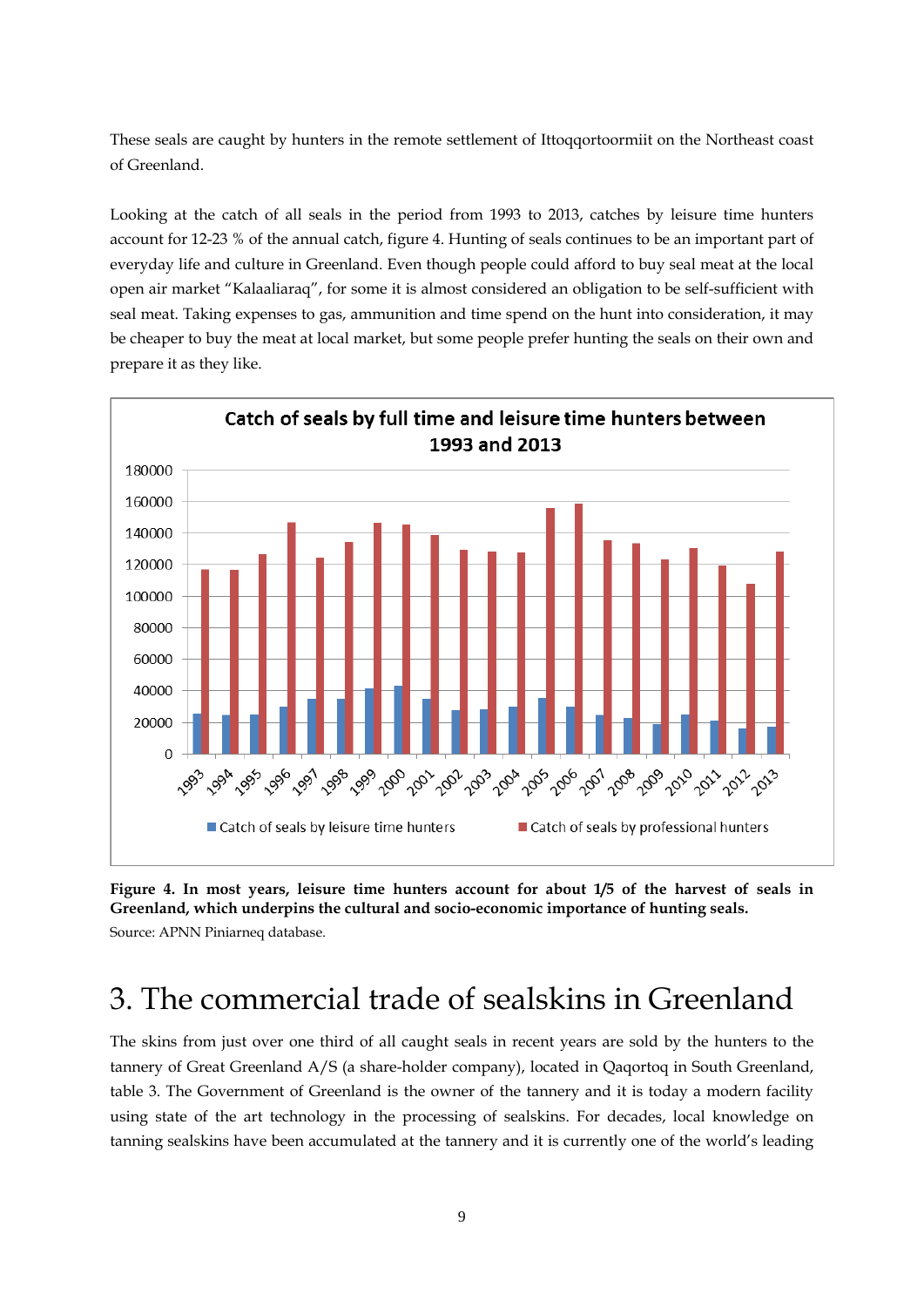in producing high quality furs and leather from sealskins. Hides from caribou, sheep and arctic winter fox are also processed at the tannery, but only to a minor extent.

In 2014, 39 people were employed at the tannery - making it one of the largest companies in South Greenland. Due to the economically restrains the company has reduced its employees from 50 in 2008. In addition, the tannery operates 47 trading stations all over the country, making it possible for hunters in small communities to sell their sealskins. Having 47 trading stations spread all over the country is only possible through the government subsidies paid to the Inuit hunters, which is administrated by the tannery. In the 1990-ies the company operated about 70 trading stations. Since the anti-sealskins campaigns in 1980's, it has been necessary to subsidy the hunters in Greenland since world market prices collapsed as a result of the campaigns.

During the end of the 1990s world market prices became more favourable and the tannery was able to offer better prices to the hunters. As a result of the positive development, the Government of Greenland intended to reduce the subsidies. Yet, the result of the written declaration 0038/2006 together with regulations no 1007/2009 and no 737/2010 on banning of import and export of sealskins in the EU quickly showed it-self. Since 2008, the Government of Greenland six times had to give an annual capital grant of 5-12 mill. DKKR (0.67-1.6 mill. EUR) to Great Greenland A/S due to the crisis in the sealskin industry.

In 2013, with a service contract on 25,7 mill. DKKR between the Government of Greenland and Great Greenland A/S 16,6 mill. DKKR were paid directly to the commercial hunters in subsidies – corresponding to about 10,000 DKKR / 1,340 EUR to each and every full time seal hunter in Greenland. This may sound like an insignificant amount, but it makes it possible for the hunters with this money to invest in new equipment, tools, ammunition, maintenance and so on. The subsidy in 2014 is 26,7 mill. DKKR with 16,7 mill. DKKR to the hunters. The ratio of the service contract amount to the tannery has increased since 2009 due to the more and more severe economic situation of the tannery. Since 2009 Great Greenland A/S has not been able to pay for the skins them self, so any trading is solely based on the subsidy from the Government via the service contract.

|                                                   | 2006    | 2007    | 2008    | 2009    | 2010    | 2011    | 2012    | 2013    |
|---------------------------------------------------|---------|---------|---------|---------|---------|---------|---------|---------|
| Number of seals<br>caught                         | 188,862 | 160,406 | 156,766 | 142,434 | 156,189 | 140,027 | 124,318 | 145,325 |
| Number of<br>sealskins traded                     | 109,201 | 85,468  | 81,580  | 77.143  | 69,169  | 51,826  | 34,619  | 50,847  |
| Percentage of<br>sealskins sold to<br>the tannery | 58%     | 53%     | 52%     | 54%     | 44%     | 37%     | 28%     | 35%     |

**Table 3. A summary of the development of seal caught and sealskins traded to the tannery from 2006-2013.** 

Source: Great Greenland A/S and APNN Piniarneq database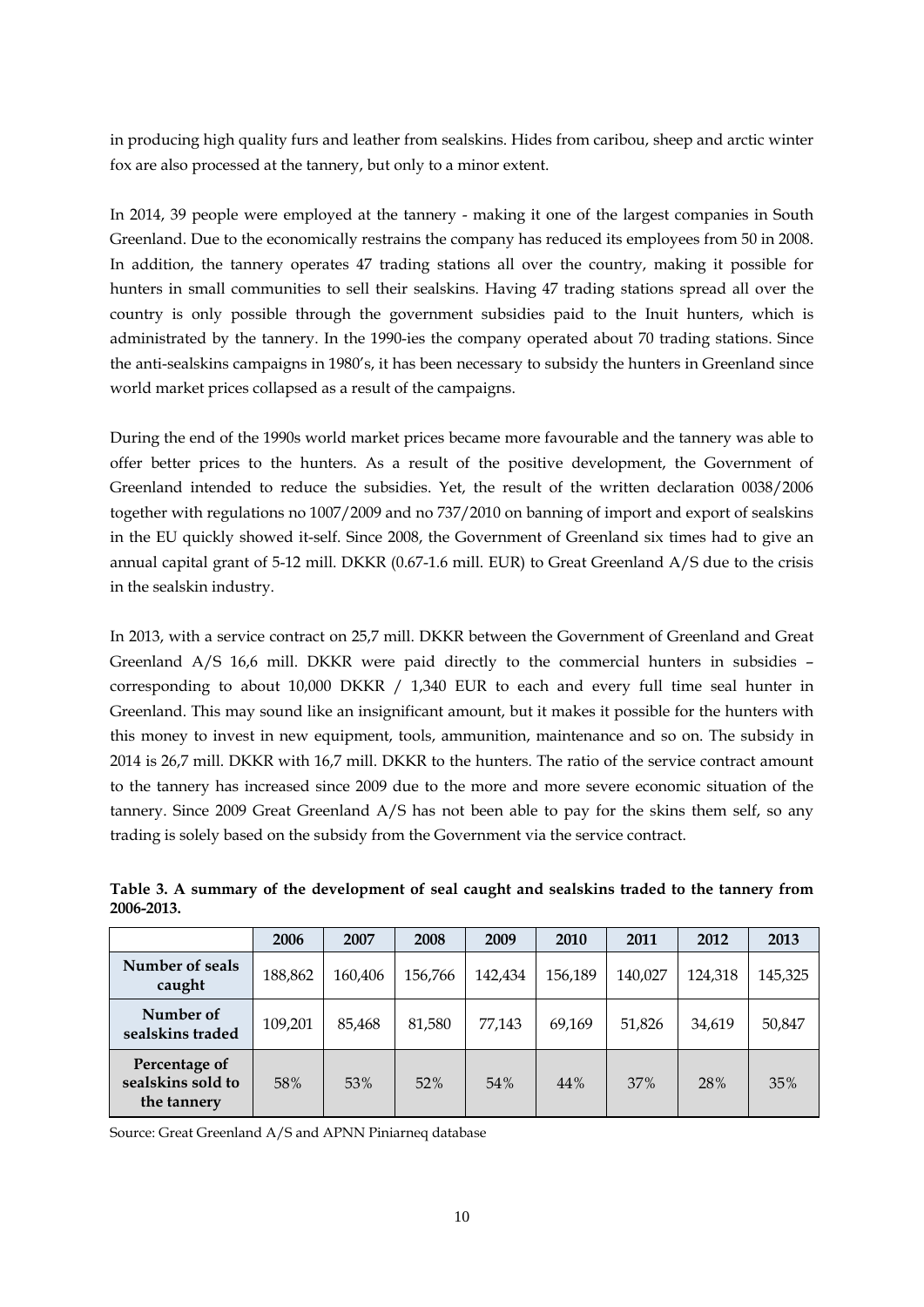From table 3 it is clear that on average 82,000 skins or 54 % of the annual total harvest is not sold to the tannery, but used for private purposes or disposed of. This indicates that the seal hunt in Greenland is both subsistence oriented and a commercial activity. Seals are hunted primarily for their meat and skin, but the production of handicrafts, clothes and traditional artefacts are important by-products of the hunt. The commercial skin trade in Greenland reached almost 116,000 sealskins in 2005, but has decreased to its lowest point in 2012 to 34,600 skins and an estimated 52,000 skins in 2015.

Over the last few years, Greenland has been able to improve the quality of skins through education of hunters, traders and a modernization of the tannery, while at the same time working on a reduction in the government subsidies from app. 32 mill. DKKR in 2005 to app. 26 mill. ten years later. If not subsidised by the Greenland Government, the hunter families in Greenland will once again be the first victims by the trade ban. The EU ban even with the Inuit exemption is ruining an important economy for Greenland – one based on the sustainable use of an abundant renewable resource, table 4.

**Table 4. The data illustrates how the trade of sealskins in EU experienced a huge reduction, highlighting the effect the ban is having on the sale to the international market.** 

| Year | EU   | Outside EU | Number of sealskins sold<br>on the international<br>market# | <b>Export value of</b><br>sealskins and<br>products in mill.<br>DKKR# |
|------|------|------------|-------------------------------------------------------------|-----------------------------------------------------------------------|
| 2004 | 71 % | 29 %       | 84,700                                                      | 42.6                                                                  |
| 2005 | 69 % | 31 %       | 59,800                                                      | 52.6                                                                  |
| 2006 | 66 % | 34 %       | 82,554                                                      | 57.7                                                                  |
| 2007 | 43 % | 57 %       | 43,603                                                      | 18.3                                                                  |
| 2008 | 16 % | 84 %       | 33,839                                                      | 7.4                                                                   |
| 2009 | 22 % | 78 %       | 6,453                                                       | 2,0                                                                   |
| 2010 | 26 % | 74 %       | 16,257                                                      | 3.4                                                                   |
| 2011 | 30 % | 70 %       | 16,566                                                      | 3.7                                                                   |
| 2012 | 38 % | 62 %       | 42,858                                                      | 7.6                                                                   |
| 2013 | Na   | Na         | 41,000\$                                                    | 10.08                                                                 |

Source: Great Greenland A/S. #: Data from the annual reports. Na: Not available due to shift in ownership and collaboration with company responsible for the sale. § Uncertainty in data due to stop of collaboration with company responsible for the sale.

### 4. Regulations on seals in the EU

#### **Regulation (EC) No 1007/2009 of the European Parliament and of the Council of 16 September 2009 on trade in seal products**

Through the regulation no 1007/2009 of the European Parliament and of the Council of 16 September 2009, a ban on import of seal skins to the European Union or bans on the processing and manufacturing of seal products in member countries was imposed, and entered into force on 20 November 2009. The regulation followed a proposal presented by the European Commission on 23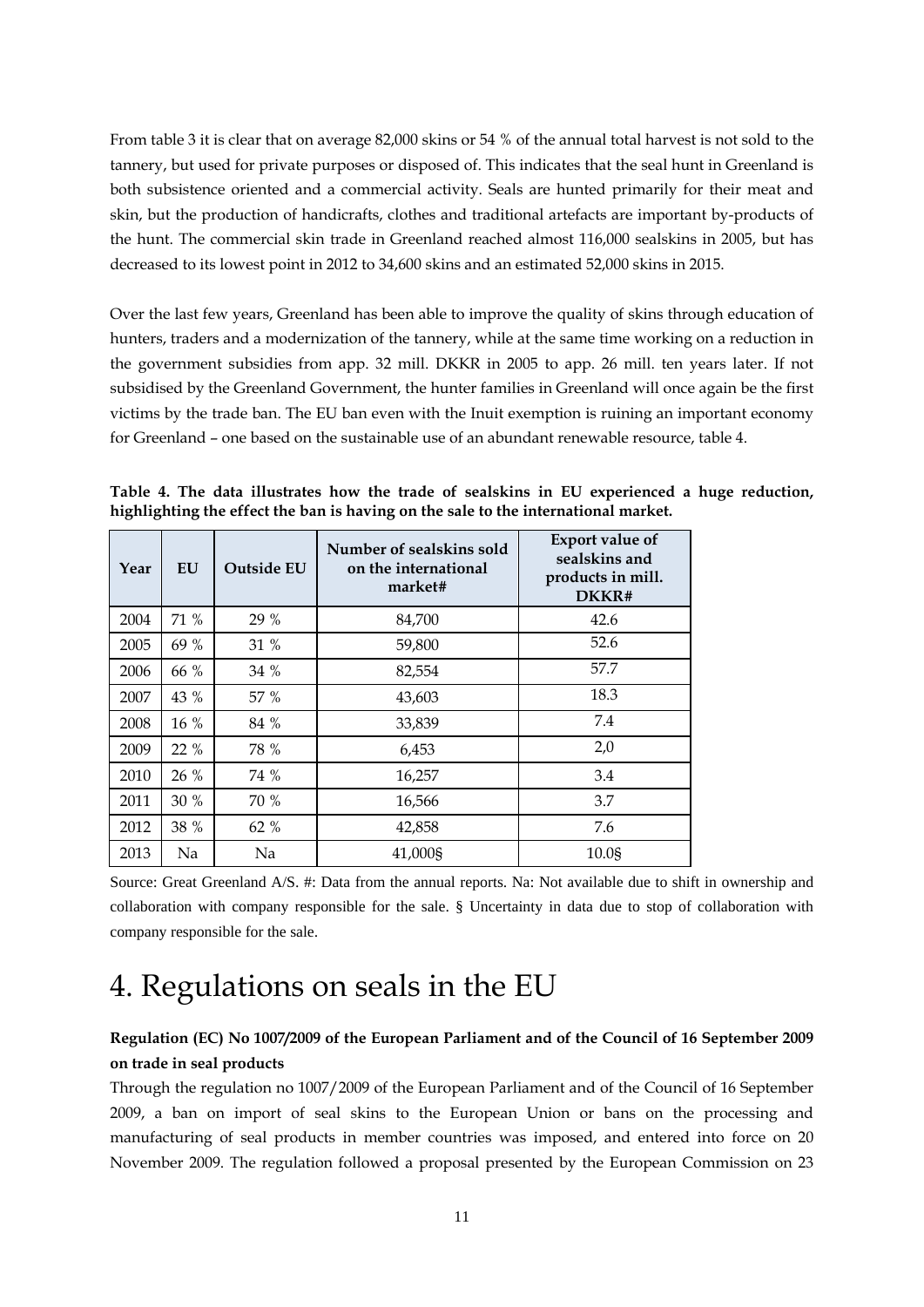July 2008. Although this ban contains a specific exemption for seal products from Inuit hunting, it has a severe impact on the global sealskin market.

#### **Commission Regulation (EU) No 737/2010 of 10 August 2010 laying down detailed rules for the implementation of regulation No 1007/2009**

On 10 August 2010, the Commission adopted an implementing of regulation no 1007/2009 and as the ban itself, it entered into force on 20 August 2010. The implementing regulation sets out the conditions for the placing on the EU market of seals products.

Because of the Inuit exemption sealskins from Greenland can still be exported to the EU and placed on the market if the skins are certified according to regulation no 737/2010. The tannery Great Greenland A/S sends to the Ministry of Fisheries, Hunting and Agriculture a filled out certificate accompanied by a list of batch numbers for all the concerned seal products. The Ministry controls and signs it before it is returned to the tannery again. The Ministry keeps a record in hard copy and digitally of all signed certificates, table 5.

| Year | Number of certificates | Number of sealskins exported from Greenland |
|------|------------------------|---------------------------------------------|
| 2010 |                        | 4.712                                       |
| 2011 | 22                     | 27.125                                      |
| 2012 | 35                     | 44,611                                      |
| 2013 | 53                     | 59,943                                      |
| 2014 | 14                     | 50,054                                      |

**Table 5. Number of signed certificates from Greenland in accordance with regulation No 737/2010 from August 2010 to 2014.** 

Source: APNN.

#### **The latest development of the EU ban after the WTO ruling**

Both acts of "the EU seal regime" were challenged by Canada and Norway in the World Trade Organisation (WTO) in the dispute on EC – Measures Prohibiting the Importation and Marketing of Seal Products (DS400 and DS401). On 18 June 2014, the WTO Dispute Settlement Body (DSB) adopted the Panel and Appellate Body reports.

While the WTO reports concluded that the ban on seal products can, in principle, be justified for moral concerns regarding the welfare of seals, the WTO took issue with the two exceptions, the Inuit Communities (IC) exception and the Marine Resource Management (MRM) exception.

The MRM exception was found not to be justified as the possible difference in the commercial dimension of commercial hunts and MRM hunts (small scale, non-profit) was not sufficient to justify the distinction.